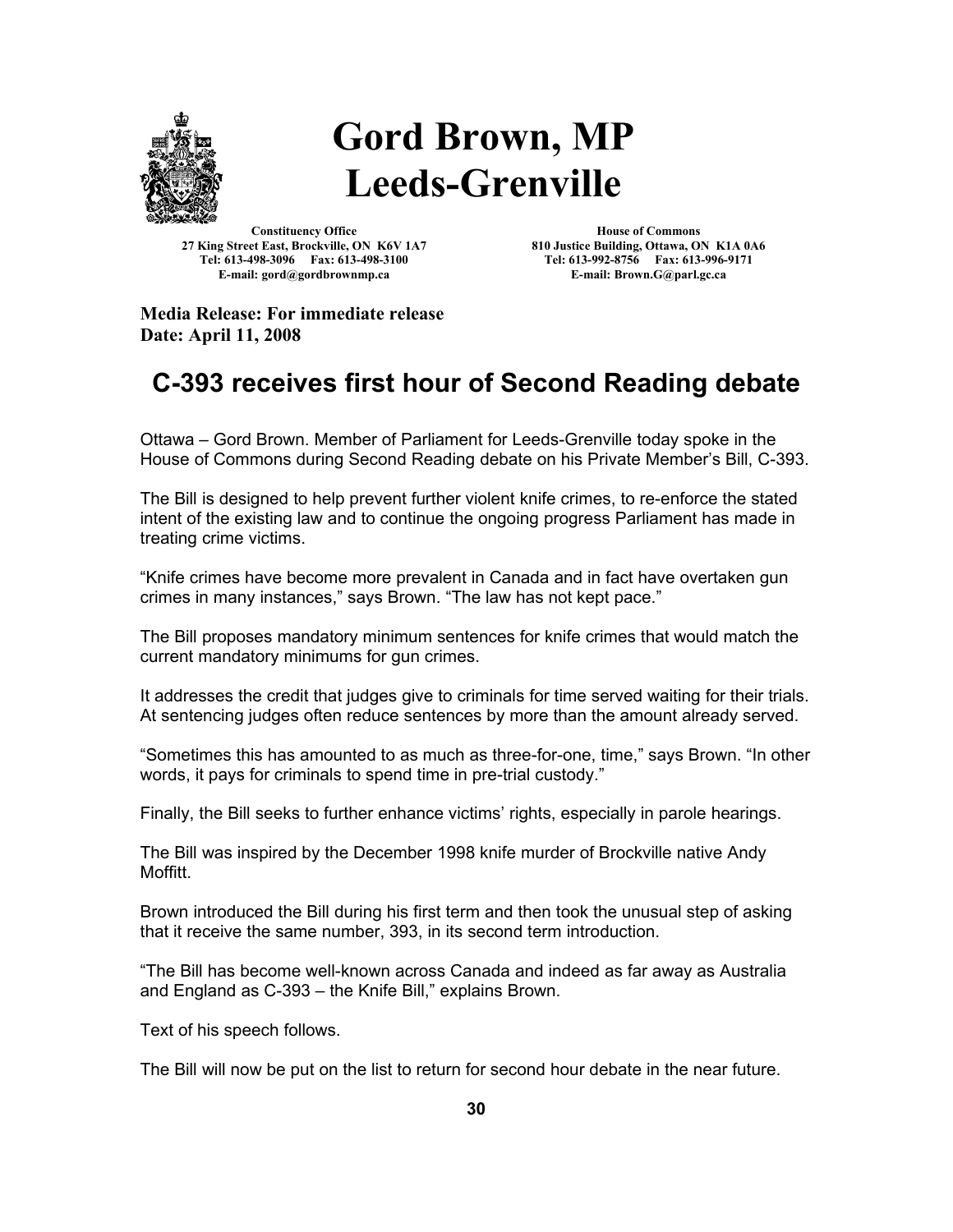## **For more information**

Gord Brown Member of Parliament Leeds-Grenville

## **Bill C-393 – Opening Speech – Gord Brown**

Thank you Mr. Speaker.

I begin Second Reading Debate on Bill C-393, an Act to amend the Criminal Code and the Corrections and Conditional Release Act.

The Bill was written because of an incredibly brave and determined family.

They suffered the loss of their son through a violent criminal act and were then thrust into a justice system that they learned was in desperate need of improvement.

Their experience, although unique in facts, is not a unique story.

Many of us have constituents victimized by crime who, while they try to cope with that victimization, also try to make sense or get answers from a justice system that many times provides neither sense nor answers.

When I began assembling this Bill there were other measures that I thought of incorporating as well. These included deterrent measures by increasing the spectrum of mandatory minimum sentences for a variety of firearms crimes as well as improving the effectiveness of high risk offender supervision orders under section 810 1 and 2 of the Criminal Code.

I am very proud that our Government moved decisively and introduced those measures as well as others which this Parliament recently passed as Bill C-2.

In C-2 we enacted a series of reforms to make our justice system work better and Mr. Speaker I say to all Members of the House that this approach is repeated in C-393: specific targeted measures to make our justice system work better and I hope Members will give it the same consideration and approval they did with C-2.

Understanding individual circumstances and learning how the system and laws could be improved - is a fundamental part of how democracy and Parliament works.

We can improve our justice system.

Insight, wisdom and the courage to say that no one else need suffer as they have, is sometimes the message we get from victims of crime.

Bill C-393 aims to improve how the criminal justice system works in three specific areas.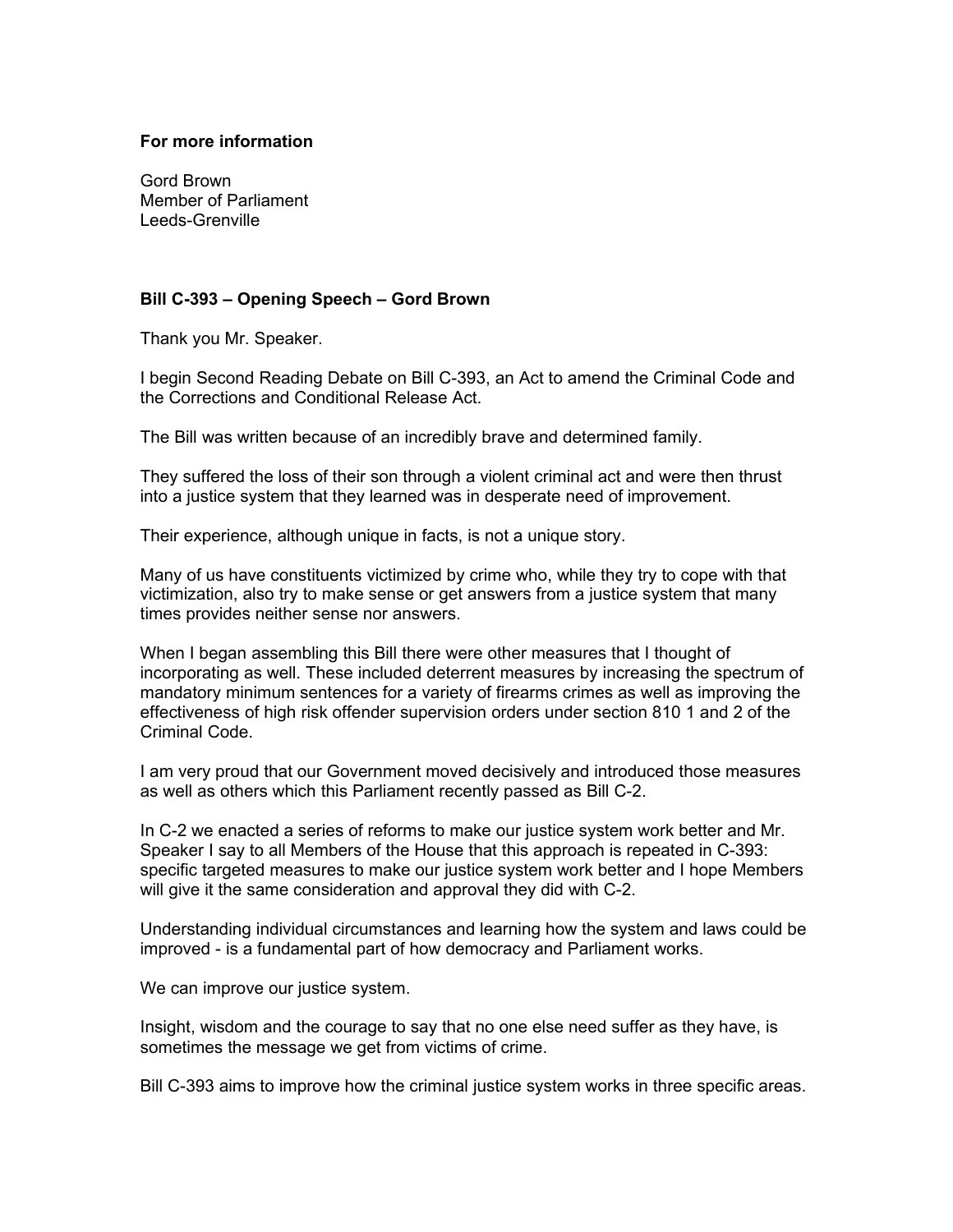Members will see the sensible and positive results. They are clear, specific and important.

In this place, Members can set aside partisan differences and debate changes in law and policies that make improvements. This Bill presents such an opportunity.

Brockville is in my rural riding of Leeds-Grenville.

Just before Christmas 1998 residents of that quiet city learned that Andy Moffitt, a 23 year old engineering student at the University of Ottawa with a bright future before him, was stabbed to death while trying to break up a fight in an Ottawa restaurant.

Andy was from Brockville. Mother Paulette, Father Rod and younger brother Michael lived in Brockville while older brother Rod Jr., raised in Brockville, lived in Ottawa.

Andy was expected home for Christmas and when there was noise at the front door in the early morning of December 24 the family thought it was Andy.

It wasn't. It was police telling them that their son - their brother - had been murdered.

As the evidence would subsequently show - when the justice system managed to proceed with the case after the killer had been released on bail only to be re-arrested for committing new crimes - Andy died trying to stop a violent attack on another person.

He did not know his killer. He died trying to do the right thing.

Andy was posthumously awarded the Governor General's Medal of Bravery for his action.

I've come to know his family since his death and I know where he got his courage and his sense of right and wrong.

Through all the grief and anguish of the crime, the trial - such as it was - the parole system - such as it was - the Moffitt family have remained steadfast in their determination that the flaws in the justice system that their son's death exposed, can and must be corrected.

The motivation for the Moffitts is to ensure that no one else goes through the nightmare they had to endure. They are not motivated by revenge or harsh punishment.

The proposals they have inspired in Bill C-393 are designed to prevent further violent knife crimes, to re-enforce the stated intent of the existing law and to continue the ongoing progress Parliament has made in treating crime victims.

I reference the facts of the case because they are important. They demonstrate deficiencies in the current justice system and how they can be remedied.

Andy's killer was a drug dealer who was meeting with another criminal with whom he had a dispute.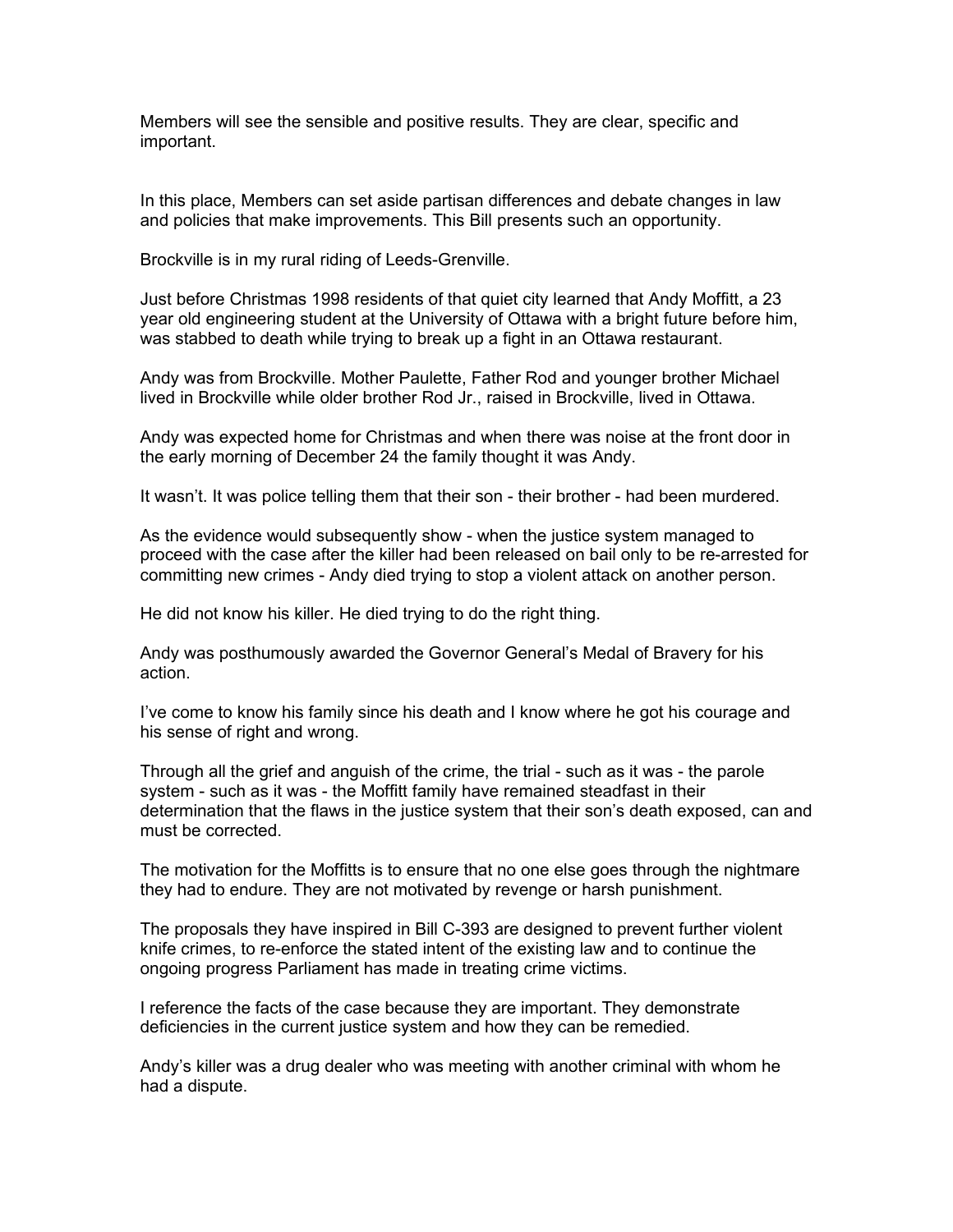In contemplation of this, he purchased a knife and concealed it in case he felt the need to use it later.

His act in doing this, and then pulling it out later, was clear, calculated, and deliberate.

Bill C-393 does not create a new crime. It creates mandatory consequences for the crimes of deliberately and criminally, carrying a concealed knife and for killing an unarmed person with that knife.

I mention this because I know some Members opposite believe mandatory prison sentences are unwarranted because the crimes involved are spontaneous.

While that may be true for some crimes, Mr. Speaker it is clearly not for these crimes which are calculated and capable of being deterred.

The Supreme Court of Canada recently upheld the constitutional validity of Parliament using mandatory minimum sentencing in defined circumstances.

In that case, Ferguson versus The Queen, the Supreme Court recognized that mandatory minimum sentences are part of the overall sentencing functions which include both specific and general deterrence.

Criminologists and practitioners note that certainty of consequence is a greater deterrent than potential severity of consequence.

Penalties proposed in C-393 replicate existing mandatory prison sentences and correspond directly to homicides committed with firearms.

As part of that deterrent intent, C-393 also creates increased sentences for repeat criminal concealment offences and consecutive sentences where that crime is committed with other crimes.

The Bill also modifies an existing authority of a sentencing court under the Corrections and Conditional Release Act to require a delay in parole eligibility from one-third of the imposed sentence to one-half of that sentence.

This Bill sends a message that there will be clear and certain negative consequences for persons criminally concealing and using knives.

It is not a reaction to one incident.

Knife crimes have exploded in Canada and while we have responded appropriately to firearms crimes, it is time to do the same with knife crimes.

From 1999 to 2006, the number of homicides committed with knives was greater than with firearms.

The 2006 crime statistics show that homicides committed by young people is at its highest rate since 1961 and that 44 per cent of these are committed using knives compared with 17 per cent using firearms.

It is important to understand that it is the criminal arming through concealment of the knife that must also be targeted.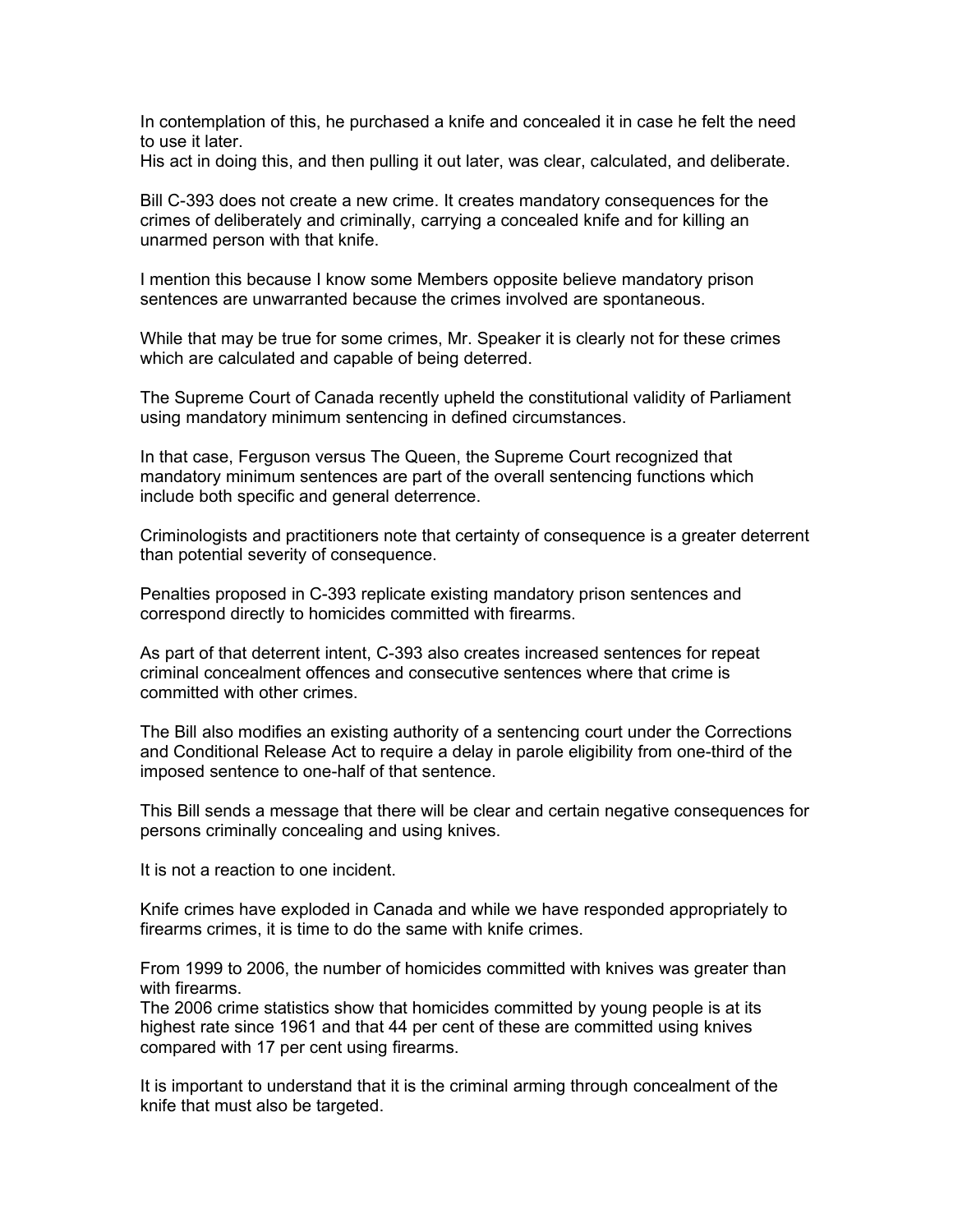Kingston Ontario Police Chief Bill Closs is one voice of many that has warned us about this explosion of criminal knife carrying and the inevitable lethal consequences.

Statistics Canada indicates in 2005 only 31 per cent of victims were attacked with guns, while 68 per cent were attacked with knives or other sharp objects.

In the same year, in 19 Ontario jurisdictions, only 25 per cent of victims were attacked with guns while 75 per cent were attacked with knives or other sharp objects.

No jurisdiction is immune in experiencing this epidemic of violent knife crime. Edmonton, for example, reported a 15 per cent jump in violent knife crime since last year.

I return to the facts of Andy's case because they are also the foundation of Bill C-393's reforms.

Andy's killer was released on bail less than three months after his arrest. He was re-arrested for breaching his bail and for committing new crimes.

Following his re-arrest he was allowed to plead guilty to the reduced charge of manslaughter seven months later.

At sentencing he was given pre-trial custody credit for the time he had been detained initially and for the time he had been detained after breaching bail and committing new crimes.

It gets worse.

The killer was given extra credit for being on bail – bail which he breached.

Recognizing time spent in pre-trial custody is long-standing and codified as part of a judge's sentencing discretion pursuant to Section 719 3 of the Criminal Code.

But it is not obligatory. There isn't a required mathematical formula.

Section 515 of the Code also lawfully authorizes the denial of bail to people with criminal records, or those who have breached their bail, or both.

Sentencing courts are not required to give repeat offenders, or people who breach their bail, credit for pre-trial custody. But that is exactly the practise that has developed in Canada.

For Andy's killer, the time spent in custody as a result of being charged with the crime

He was given 30 months credit for his pre-trial custody and "restrictive" bail conditions – even though he caused their occurrence.

Reward for bad behaviour is unacceptable.

was just less than three months.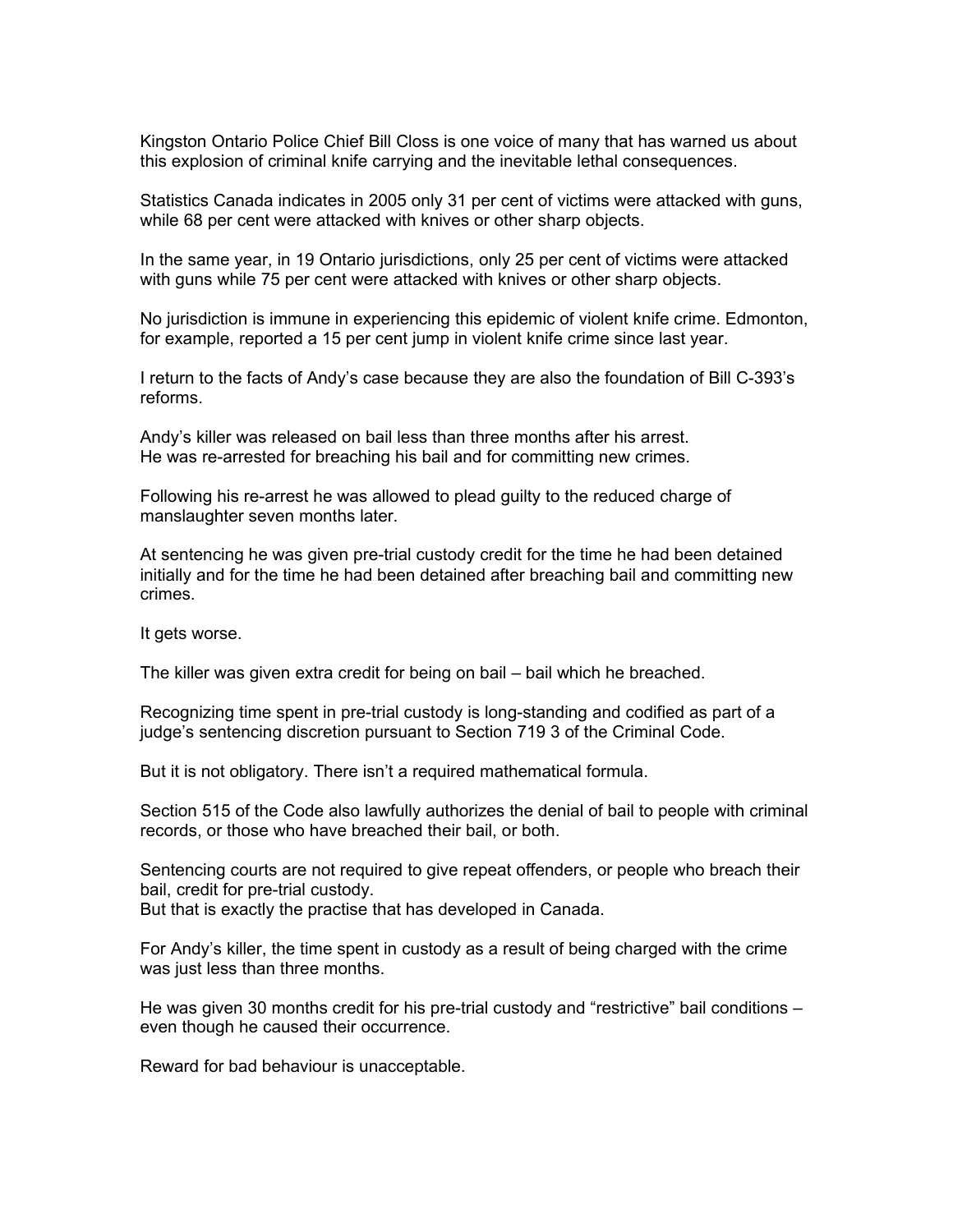Is it any wonder that remand custody numbers are through the roof as the bad guys figure out that two- or three-for-one as a reward for past crime is a good deal?

This is what lies behind the phenomenon that has become known as the revolving door justice system.

It undermines the integrity of the justice system and the confidence that Canadians have in it.

Courts pronounce sentences but with pre-trial custody credit the real sentence is a fraction of what's been pronounced.

Canadians deserve better than this Mr. Speaker and C-393 is a step in that direction.

The Bill would specifically amend 719 3 giving direction to sentencing courts, consistent with some court rulings, that persons who are denied bail according to the existing law due to their past criminal record or for breaching bail, are not entitled to discounts off their sentence.

Further, it stipulates that where credit is given, that it be given on a day-for-day basis reflecting the reality that in our current system more than 95 per cent of offenders don't serve more than two-thirds of their court imposed sentence - as was the case for Andy's killer.

If likelihood of early release is to be taken into account in calculating pre-trial custody then logically it should be applied in calculating the actual sentence.

The net effect for those entitled to pre-trial custody credit is a straight one-day-for-oneday calculation which will go a long way to restoring public confidence.

Andy's killer was sentenced to what was supposedly an "eight to nine year sentence".

After giving him the hyper-inflated credit, the judge said, and I quote: "I am going to require that you serve - giving credit for what I have indicated -, five years in prison. So you will serve a further five years in a penitentiary for the manslaughter of Andrew Moffitt."

That was also not true.

Andy's killer was released three and a half years later when Canada's statutory release provisions kicked in.

Fixing that problem is beyond the scope of Bill C-393.

Notwithstanding the judge's solemn pronouncement, Andy's killer was eligible for parole after about 18 months.

The Moffitt family prepared agonizingly for these hearings to give voice to their son and to express their personal safety concerns in light of the killer's criminal behaviour while supposedly under the previous supervision of bail and because - by terrible co-incidence - he was returning to his home town of Brockville.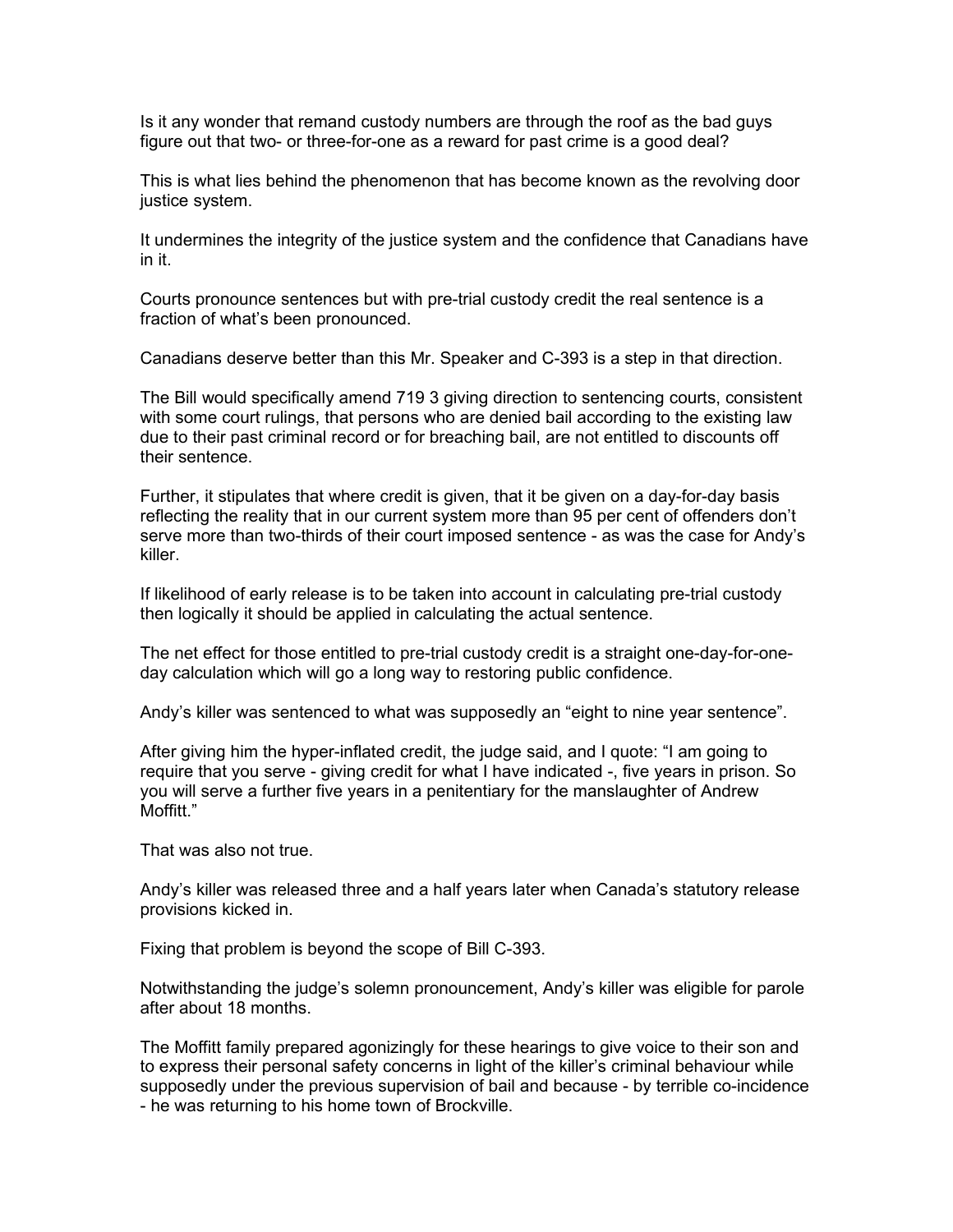How could anyone expect they would not attend and not want to know the truth about the risk this killer posed?

The family's dealings with the corrections system was defined by uncertainty. In the name of offender privacy they were denied details about the killer's conduct while in custody including whether he posed a risk to them.

Hearings were also adjourned at the last second, causing enormous emotional upset and without consequence to the killer being able to reschedule his request for early release.

This is an unintentional and needlessly cruel consequence of our current parole system and it is these deficiencies that C-393 will also address.

I want to pause here and note that the reason the Moffitt family could attend and participate in the parole hearings was thanks to this House recognizing and confirming enhanced victim rights over the past 10 years. This has been a significant accomplishment.

Having created those rights, we now need to make sure that the Parole Board has clear authority to treat unjustifiably cancelled hearings accordingly, and to include consideration of legitimate victim interests in assessing what information is to be provided to them.

This is the final part of Bill C-393.

These are relatively small but important improvements to a part of the justice system.

In summary Mr. Speaker, Bill C-393 is a tightly focused Bill that addresses three specific areas where our justice system needs to, and can, work better.

Its sentencing provisions are not aimed at simply imposing harsh treatment on offenders. It is designed to prevent such crimes and to prevent the loss of life.

Its bail provisions are not meant to undermine the proper discretion of the judiciary but to reinforce the existing rule of law and not reward past criminal misconduct.

Its corrections provisions are simply an expression that having properly created a process of victim participation, we must ensure that is a properly informed one, where the Parole Board has the power to prevent it being used to further traumatize victims.

Mr. Speaker, I am asking for the support of Members of this House so that this Bill and the improvements it will bring can go forward.

While members opposite may turn this into a partisan issue, that type of debate does not belong here.

When Andy Moffitt stood up from his seat and took action to prevent an attack that night nine years ago, he didn't do so thinking of his actions as being heroic.